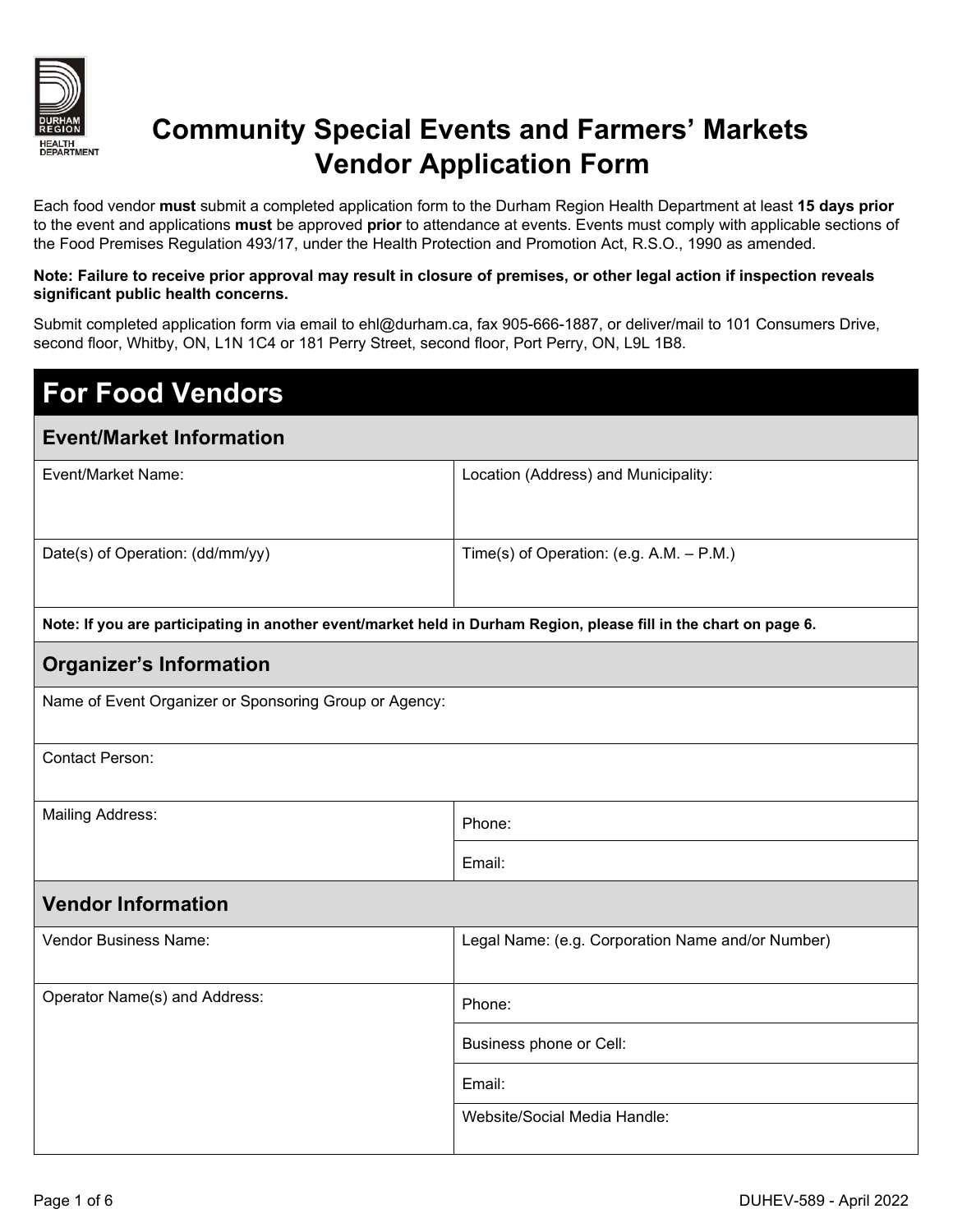### Community Special Events and Farmers' Market Vendor application form

| Are you a first-time participant of an event/market in<br>Durham Region?<br>D Yes<br>$\Box$ No                                                                       | Vendor Set Up:<br>□ Food Booth/Tent<br>□ Hot Dog Cart            | □ Mobile Trailer<br>□ Indoor Facility          |  |  |  |  |
|----------------------------------------------------------------------------------------------------------------------------------------------------------------------|------------------------------------------------------------------|------------------------------------------------|--|--|--|--|
| Is the food booth run by one of the following groups?                                                                                                                | □ Religious Organization □ Service Club □ Fraternal Organization |                                                |  |  |  |  |
| If your food booth is run by one of the groups above, will you be requesting an exemption from the Food Premises<br>Regulation for this event?<br>□ Yes<br>$\Box$ No |                                                                  |                                                |  |  |  |  |
| <b>Food Handlers</b>                                                                                                                                                 |                                                                  |                                                |  |  |  |  |
| Will a certified food handler be on-site, each hour that you are participating at this event?                                                                        |                                                                  | $\Box$ Yes<br>$\Box$ No                        |  |  |  |  |
| If yes, how many certified food handlers will be present at the event (in total): ____________________________                                                       |                                                                  |                                                |  |  |  |  |
|                                                                                                                                                                      |                                                                  | Certificate Number: ___________________        |  |  |  |  |
|                                                                                                                                                                      |                                                                  |                                                |  |  |  |  |
|                                                                                                                                                                      |                                                                  |                                                |  |  |  |  |
|                                                                                                                                                                      |                                                                  | Date of Certification: ___________________     |  |  |  |  |
| 3. Name of Certified Food Handler: Name of Certificate Number: Name of Certificate Number:                                                                           |                                                                  |                                                |  |  |  |  |
|                                                                                                                                                                      |                                                                  |                                                |  |  |  |  |
|                                                                                                                                                                      |                                                                  | Certificate Number: _____________________      |  |  |  |  |
|                                                                                                                                                                      |                                                                  | Date of Certification: _______________________ |  |  |  |  |
|                                                                                                                                                                      |                                                                  |                                                |  |  |  |  |
|                                                                                                                                                                      |                                                                  |                                                |  |  |  |  |
| Please attach separate sheet(s) of paper if more space is required for Food Handler information.                                                                     |                                                                  |                                                |  |  |  |  |
| <b>Food Preparation</b>                                                                                                                                              |                                                                  |                                                |  |  |  |  |
| Where will food items be prepared?<br>$\Box$ Off-site<br>$\sqcap$ Onsite<br>□ n/a                                                                                    |                                                                  |                                                |  |  |  |  |
| If off-site, please provide the Name and Address of premises:                                                                                                        |                                                                  |                                                |  |  |  |  |
|                                                                                                                                                                      |                                                                  |                                                |  |  |  |  |
| Please attach most recent Inspection Report to this application if foods are prepared off-site.                                                                      |                                                                  |                                                |  |  |  |  |
| <b>Food Supplier(s)</b>                                                                                                                                              |                                                                  |                                                |  |  |  |  |
| Food Suppliers (provide Name, Address, and phone numbers):                                                                                                           |                                                                  |                                                |  |  |  |  |
| <u> 1989 - Johann Barbara, martin amerikan basal dan berasal dan berasal dalam basal dalam basal dalam basal dala</u><br>1.                                          |                                                                  |                                                |  |  |  |  |
| 2.<br><u> 1980 - Johann Stoff, deutscher Stoff, der Stoff, der Stoff, der Stoff, der Stoff, der Stoff, der Stoff, der S</u>                                          |                                                                  |                                                |  |  |  |  |
| <u> 1989 - Johann Stoff, deutscher Stoff, der Stoff, der Stoff, der Stoff, der Stoff, der Stoff, der Stoff, der S</u><br>3.                                          |                                                                  |                                                |  |  |  |  |
| 4.                                                                                                                                                                   |                                                                  |                                                |  |  |  |  |
| 5.                                                                                                                                                                   |                                                                  |                                                |  |  |  |  |
| <u> 1980 - Johann Barn, mars ann an t-Amhain Aonaichte ann an t-Amhain Aonaichte ann an t-Amhain Aonaichte ann an</u>                                                |                                                                  |                                                |  |  |  |  |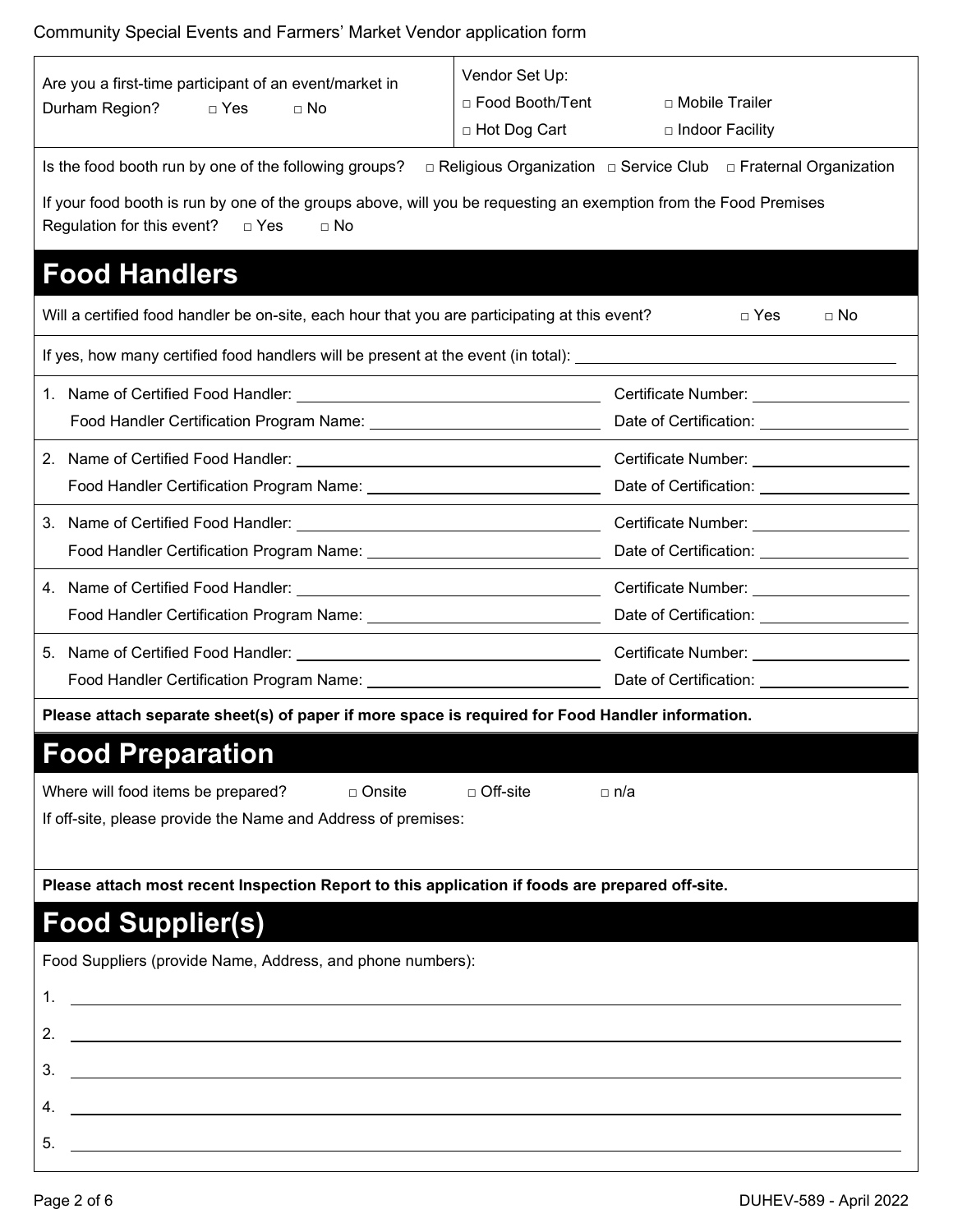| <b>Menu Items/Farm Products</b>                                                                                    |                         |                                                                                                                        |            |                                          |                                                               |                                      |                                    |                                   |                            |                  |
|--------------------------------------------------------------------------------------------------------------------|-------------------------|------------------------------------------------------------------------------------------------------------------------|------------|------------------------------------------|---------------------------------------------------------------|--------------------------------------|------------------------------------|-----------------------------------|----------------------------|------------------|
| <b>Type of Food</b><br>Preparation, if                                                                             |                         |                                                                                                                        |            | Food                                     |                                                               |                                      | <b>Food Storage</b><br>On-Site (X) |                                   |                            |                  |
| Menu Item(s)/Farm Product(s)                                                                                       | applicable<br>BBQ, etc) | Food<br><b>Fully Cooked</b><br>(e.g. grilling, frying,                                                                 |            | <b>Cooked/Reheated</b><br><b>On-Site</b> |                                                               |                                      | Hot 60°C<br>(140°F) or<br>hotter   | Cold 4°C<br>$(40°F)$ or<br>colder |                            |                  |
|                                                                                                                    |                         |                                                                                                                        | $\Box$ Yes | $\Box$ No                                | □ n/a                                                         | $\Box$ Yes                           | $\Box$ No                          | $\Box$ n/a                        |                            |                  |
|                                                                                                                    |                         |                                                                                                                        | $\Box$ Yes | $\Box$ No                                | □ n/a                                                         | $\Box$ Yes                           | $\Box$ No                          | $\Box$ n/a                        |                            |                  |
|                                                                                                                    |                         |                                                                                                                        | $\Box$ Yes | $\Box$ No                                | □ n/a                                                         | $\Box$ Yes                           | $\Box$ No                          | $\Box$ n/a                        |                            |                  |
|                                                                                                                    |                         |                                                                                                                        | $\Box$ Yes | $\Box$ No                                | □ n/a                                                         | $\sqcap$ Yes                         | $\Box$ No                          | $\Box$ n/a                        |                            |                  |
|                                                                                                                    |                         |                                                                                                                        | $\Box$ Yes | $\Box$ No                                | □ n/a                                                         | $\Box$ Yes                           | $\Box$ No                          | $\Box$ n/a                        |                            |                  |
|                                                                                                                    |                         |                                                                                                                        | $\Box$ Yes | $\Box$ No                                | □ n/a                                                         | $\Box$ Yes                           | $\Box$ No                          | □ n/a                             |                            |                  |
| Please attach separate sheet(s) of paper if more space is required for food suppliers or menu items/farm products. |                         |                                                                                                                        |            |                                          |                                                               |                                      |                                    |                                   |                            |                  |
| <b>Food Storage/Transportation:</b>                                                                                |                         |                                                                                                                        |            |                                          |                                                               |                                      |                                    |                                   |                            |                  |
| How will hazardous food be transported<br>to the event?                                                            |                         | □ Refrigerated truck<br>□ Other, specify: ___                                                                          |            |                                          |                                                               | $\Box$ Insulated containers with ice |                                    |                                   | $\Box$ Thermal containers  |                  |
| What method(s) will be used to maintain<br>cold foods at 4°C (40°F) or colder?                                     |                         | $\Box$ Not required<br>$\Box$ Freezer<br>□ Other, specify: _                                                           |            | $\Box$ Refrigerated truck                |                                                               | $\Box$ Insulated containers with ice |                                    |                                   | □ Mechanical Refrigeration |                  |
| What method(s) will be used to maintain<br>hot foods at 60°C (140°F)?                                              |                         | □ Sterno/chaffing dish<br>$\Box$ Not required<br>$\Box$ Crock pot<br>$\Box$ Hot plate<br>$\Box$ Other, specify: $\Box$ |            |                                          | $\Box$ BBQ/grill<br>□ Propane<br>□ Steam table/unit<br>□ Oven |                                      |                                    |                                   |                            |                  |
| What method(s) will be used to reheat<br>foods?                                                                    |                         | $\Box$ Not required<br>□ Deep fryer                                                                                    |            | □ Microwave oven                         |                                                               |                                      | $\Box$ Stove top                   | □ Oven                            |                            | $\Box$ BBQ/grill |
| Do you have a probe thermometer to<br>check the internal temperature of food<br>during the event?                  |                         | $\Box$ No<br>$\Box$ Yes                                                                                                |            | $\Box$ n/a                               |                                                               |                                      |                                    |                                   |                            |                  |
| How will foods, including condiments,<br>be protected from contamination during<br>the event?                      |                         | □ Food grade wrap/container<br>□ Sneeze guard/shield<br>□ Other, specify:                                              |            |                                          | $\Box$ Lids                                                   | □ Enclosed cabinet                   |                                    |                                   | □ Pre-packaged condiments  |                  |
| Do you have re-supply method for ice<br>during the event?                                                          |                         | $\Box$ Yes<br>$\Box$ No                                                                                                |            | $\Box$ n/a                               |                                                               |                                      |                                    |                                   |                            |                  |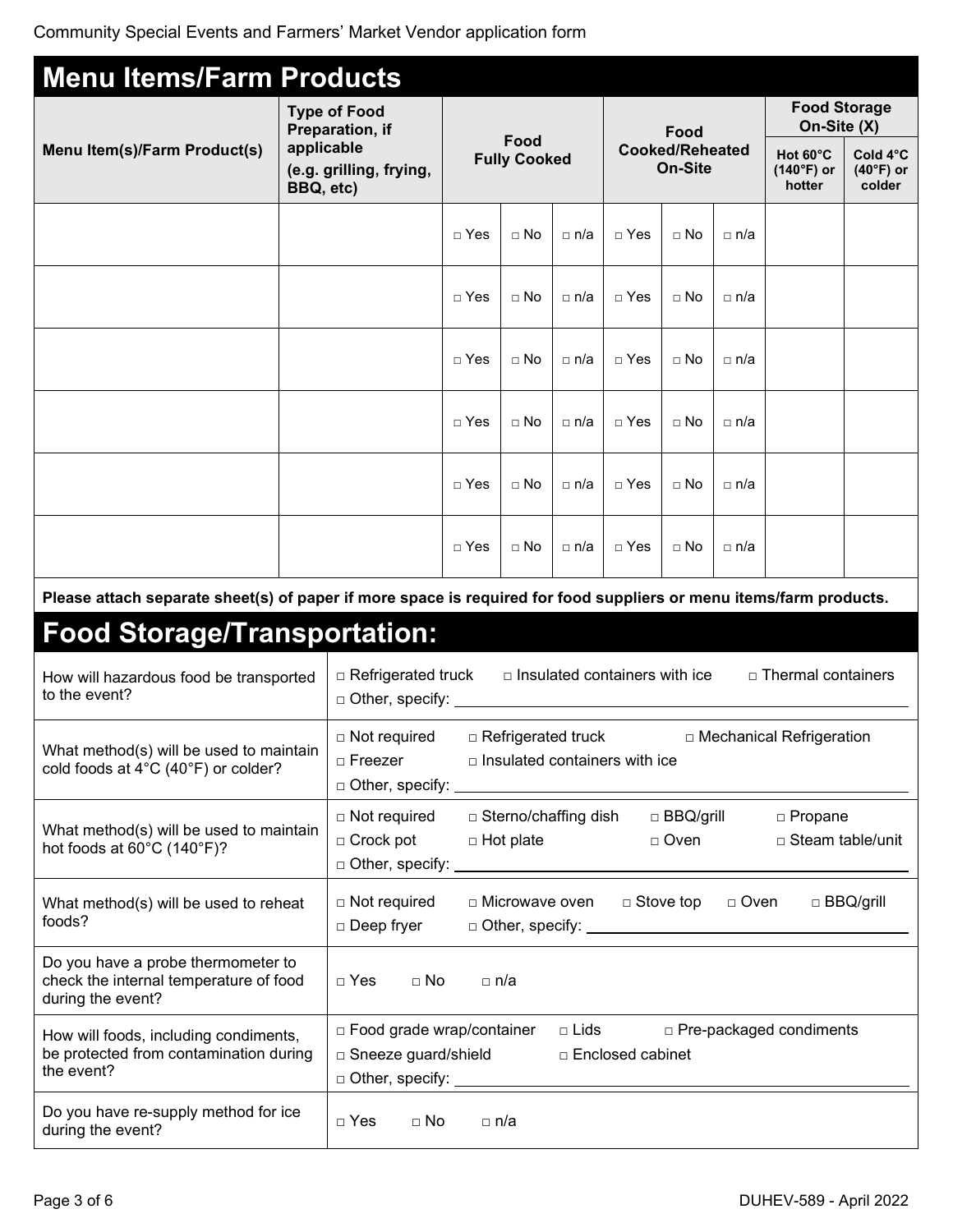| <b>Hand and Utensil Washing</b>                                                                                                          |                                                                                                      |  |  |  |
|------------------------------------------------------------------------------------------------------------------------------------------|------------------------------------------------------------------------------------------------------|--|--|--|
| <b>Separate Handwashing Basin:</b>                                                                                                       |                                                                                                      |  |  |  |
| Is there a separate handwashing basin with hot<br>and cold or warm running water provided in the<br>food handling/food preparation area? | $\Box$ Yes – Fixed Sink<br>□ Yes – Portable Sink<br>How many sinks provided: _______________________ |  |  |  |
| Do you have a supply of liquid soap and paper<br>towels provided for the handwashing sink(s)?                                            | $\Box$ Yes $\Box$ No, please explain: $\Box$                                                         |  |  |  |
| <b>Utensil Washing:</b>                                                                                                                  |                                                                                                      |  |  |  |
| What type of sink is provided for utensil<br>washing?                                                                                    | $\Box$ Two-compartment sink $\Box$ Three-compartment sink                                            |  |  |  |
| What type of sanitizer is used for sanitizing<br>utensils?                                                                               |                                                                                                      |  |  |  |
| Test strips provided for sanitizer?                                                                                                      | $\Box$ Yes<br>$\Box$ No<br>$\sqcap$ n/a                                                              |  |  |  |
| <b>Water Source and Waste Disposal</b>                                                                                                   |                                                                                                      |  |  |  |
| <b>Potable Water Source:</b>                                                                                                             |                                                                                                      |  |  |  |
| Is your water supply line made of food grade material?<br>$\Box$ Yes<br>$\sqcap$ No<br>□ n/a                                             |                                                                                                      |  |  |  |
| Select the type of water supply being used:<br>□ Municipal Supply □ Commercially bottled<br>□ Hauled Municipal Water<br>⊟ n/a            |                                                                                                      |  |  |  |
| Name, Address, and Phone number of Water Hauler, if applicable:                                                                          |                                                                                                      |  |  |  |
| <b>Wastewater and Garbage Disposal:</b>                                                                                                  |                                                                                                      |  |  |  |
| Method of wastewater disposal:<br>□ Holding tank                                                                                         | $\Box$ Other, specify: $\Box$<br>□ n/a                                                               |  |  |  |
| Will a garbage receptable be provided at your booth?                                                                                     | $\Box$ Yes<br>$\Box$ No<br>□ n/a                                                                     |  |  |  |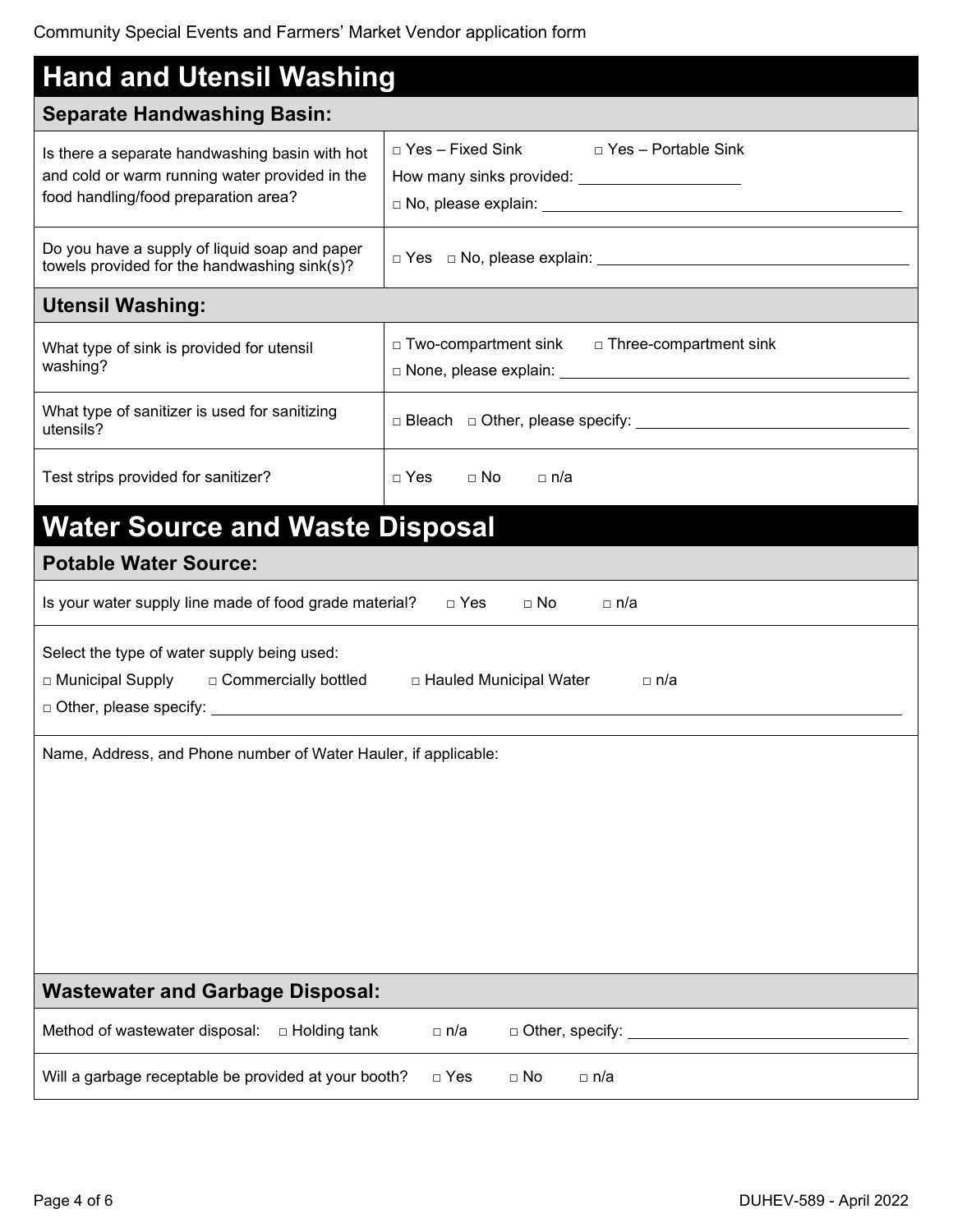## **Layout of the Temporary Food Premises/Farm Vendor Booth:**

Provide a drawing of the layout of the booth in the box below (electronic layout/drawing is acceptable). The following items should be included in your drawing:

- □ Handwashing station with dispensed soap and paper towel □ Two-/three-compartment sink
- 
- □ Adequate refrigeration (method of refrigeration) □ Food Preparation area (e.g. tables, counters, grills/over, etc)
- □ Food storage area □ Garbage receptables, waster water container

#### **Please attach separate sheet(s) of paper, if more space is required for the layout of the temporary food premise.**

#### **Site drawing:**